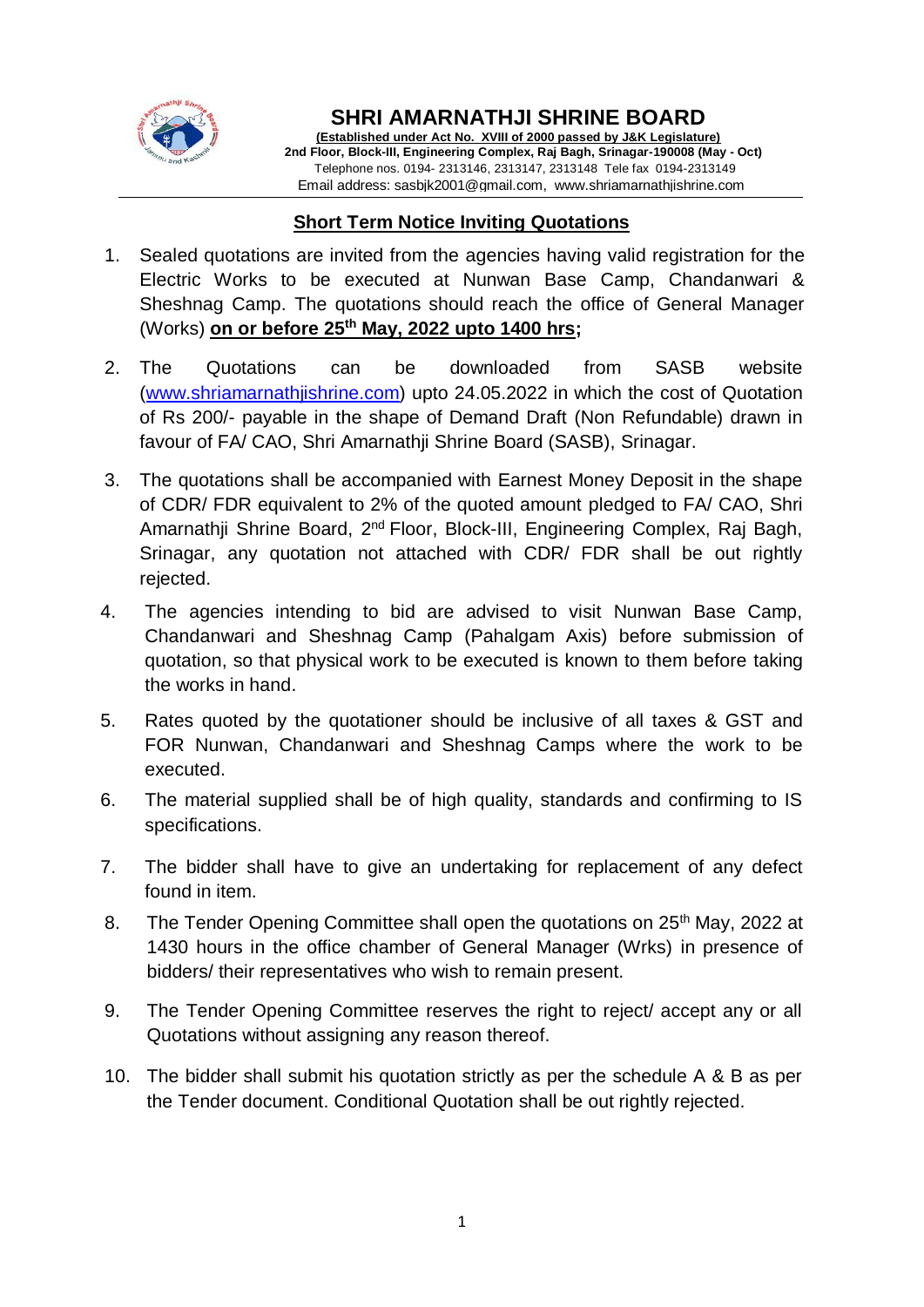- 11. All entries in the Technical Bid (A)/ Financial Bid (B) should be legible and should be free from corrections/ erasures/ overwriting/ cuttings. Bids with corrections/ erasures/ overwriting/ cuttings shall be out rightly rejected.
- 12. In case of failure to supply the material within the stipulated period, the following penalty shall be imposed upon for the delays.
	- i. upto 12 days  $@1\%$
	- ii. from 13 days upto 15 days  $@$  1.1/2%
	- iii. from 15 days upto 20 days @2%

beyond 20 days, the supply order will be deemed to have been cancelled without any further correspondence with the firm and the security deposit will be forfeited

- 13. The work shall be completed within ten days from the date issue of Letter of Award failing which the order shall be cancelled and agency debarred for participation in future tendering of Shri Amarnathji Shrine Board.
- 14. The payment shall be made to the agency after completion of work and bills verified by the concerned DGM.

# **Dated: 19/05/2022 Shri Amarnathji Shrine Board**

 Sd/- **No. SASB/NIT//2022/1369/60** General Manager (Works),

Copy to the**;**

- 1 Addl. CEO, SASB for information.
- 2 FA/ CAO, SASB for information.
- 3 DGM (B) for information and necessary action.
- 4 Notice Board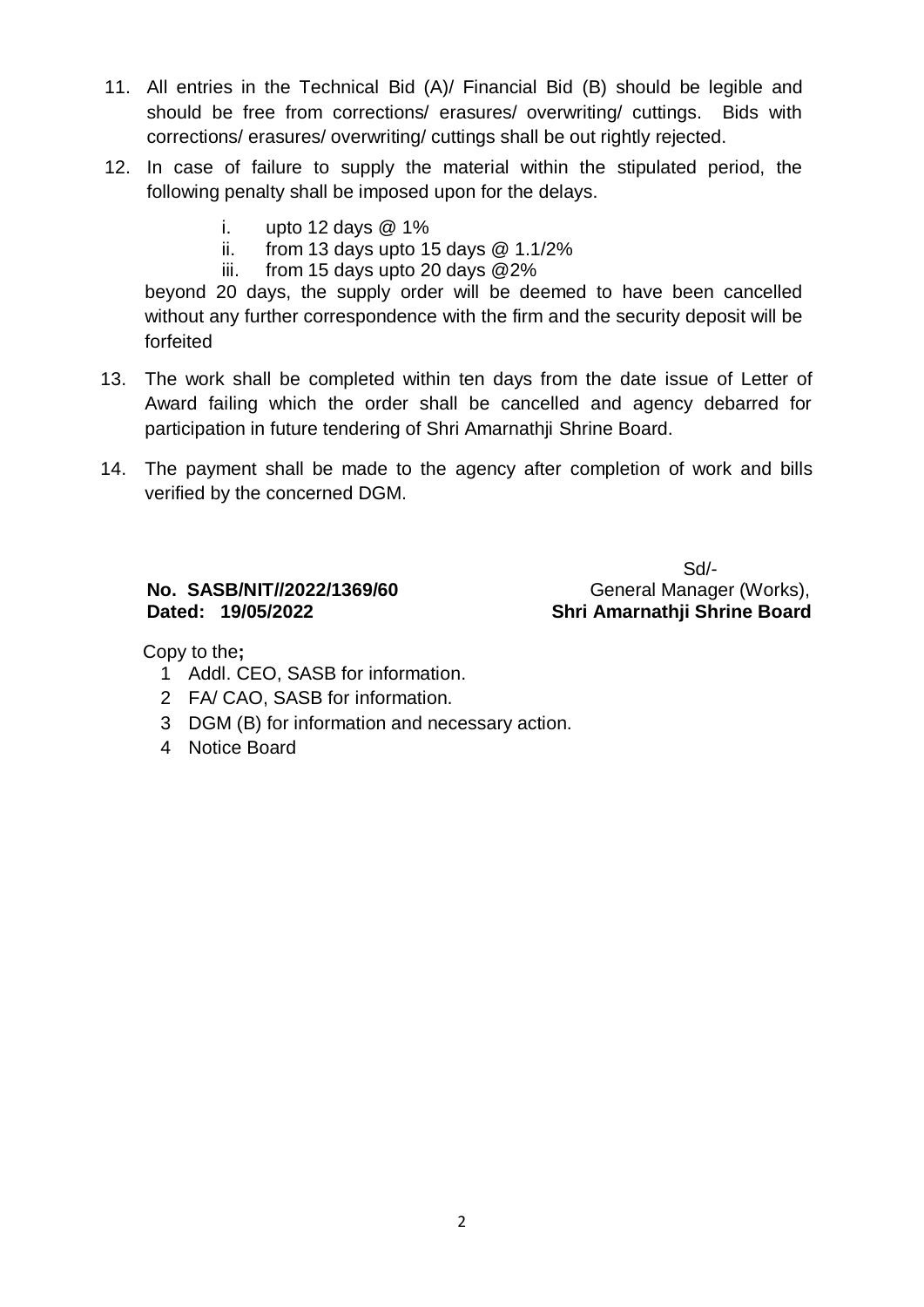## **SCHEDULE A (TECHNICAL BID)**

#### *PART A:* **DETAILS** *OF COST OF QUOTATION AND EARNEST MONEY DEPOSIT*

| S.<br>No. | <b>Particular of item</b>                                     | <b>Details</b>            |  |  |
|-----------|---------------------------------------------------------------|---------------------------|--|--|
| 1         | Amount and details of payment towards the<br>cost of Document | Rs. (in words):           |  |  |
|           |                                                               | DD No.                    |  |  |
|           |                                                               | Date:                     |  |  |
| 2         | Amount and details of Earnest Money<br>Deposit submitted      | Rs. (in words):           |  |  |
|           |                                                               | CDR/FDR No.               |  |  |
|           |                                                               | Dated:                    |  |  |
|           |                                                               | In favour of              |  |  |
|           |                                                               | Date of issue:            |  |  |
|           |                                                               | <b>Issuing Authority:</b> |  |  |

#### **PART – B: BASIC DETAILS ABOUT THE AGENCY.**

i) Name and address of : Name: \_\_\_\_\_\_\_\_\_\_\_\_\_\_\_\_\_\_\_\_\_\_\_ the Agency. Address: ii) Registration No. (attach a copy of Registration) \_\_\_\_\_\_\_\_\_\_\_\_\_\_\_\_\_\_\_\_\_\_\_ iii) PAN \_\_\_\_\_\_\_\_\_\_\_\_\_\_\_\_\_\_\_\_\_\_\_\_ (attach a copy of Registration No.) iv.) GSTIN. (attach a copy of Registration No.) (along with latest clearance certificate/ Acknowledgement receipt of GST return Copy "Form - GSTR3B" Ending February-2022). Phone \_\_\_\_\_\_\_\_\_\_\_\_\_\_\_\_\_\_ E-mail:  $\Box$ 

DGM (Wrks) Signature of Bidder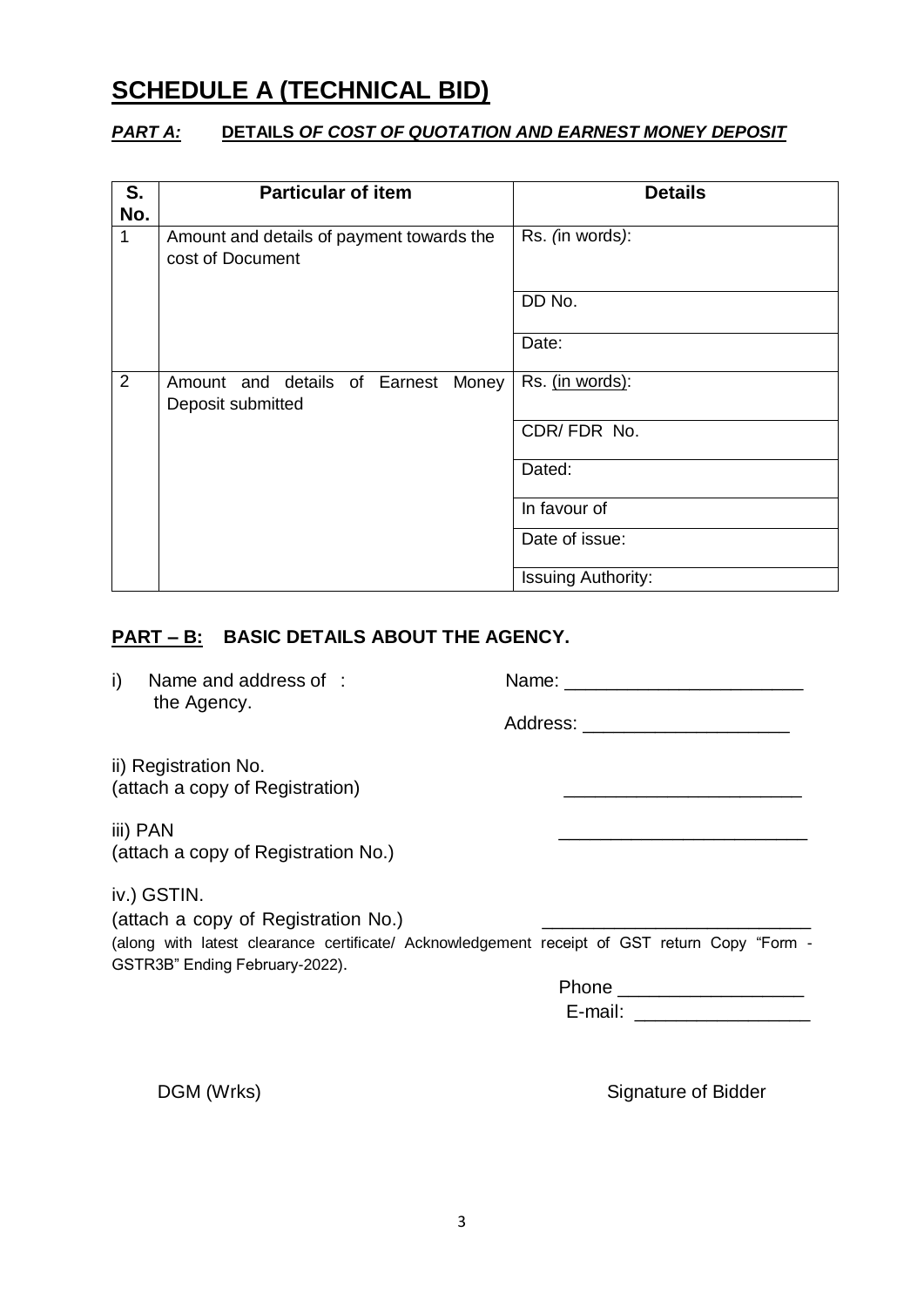#### **SCHEDULE – B (Format for Financial Bid)**

(Note: The Bidders are required to invariably quote rates (inclusive of all taxes and statutory levies) in both figures and words failing which their bid is liable to be rejected).

#### **Rate List/ Quantity Schedule**

#### **S. No. 01 Advertised Amount = 1.00 lakh**

#### **Name of Work:Supply of electric items for providing of lightening arrangements to Toilets, Baths, Sadhu Sheds and Prefab huts at Nunwan Base Camp for Yatra – 2022.**

| S.    | <b>Particulars of Items</b>                         | <b>Quantity</b> | <b>Unit</b> | Rate to be              | <b>Amount</b> |
|-------|-----------------------------------------------------|-----------------|-------------|-------------------------|---------------|
| No.   |                                                     |                 |             | quoted by<br>the bidder |               |
|       |                                                     |                 |             | in Rs)                  |               |
|       | Ш                                                   | III             | IV          | VI                      | VII           |
| 1.    | Supply of electric items for providing              |                 |             |                         |               |
|       | lightening arrangement to toilets, baths            |                 |             |                         |               |
|       | sadhu sheds and prefab huts etc,                    |                 |             |                         |               |
|       | all carriages of material<br>including              |                 |             |                         |               |
|       | complete.                                           |                 |             |                         |               |
| L     | Wire 1 sqmm Havels (coil length 90 m)               | 04              | Coil        |                         |               |
| li.   | Wire 1.5 sqmm Havels (coil length 90<br>m)          | 04              | Coil        |                         |               |
| iii   | Wire 2.5 sqmm Havels (coil length 90                | 02              | Coil        |                         |               |
|       | m)                                                  |                 |             |                         |               |
| I٧    | PVC pipe 1"inch 10 ft long.                         | 10              | No          |                         |               |
| V     | PVC saddle Havels                                   | 04              | Pkt.        |                         |               |
| vi    | Switch Havels 5 amp.                                | 30              | No.         |                         |               |
| vii   | 3 pin piano socket Havels                           | 18              | No.         |                         |               |
| viii  | 5 pin piano socket Havels                           | 06              | No          |                         |               |
| xiii  | PVC Gangue box 4 way Havels                         | 08              | No.         |                         |               |
| lx.   | Angle Holder Havels                                 | 20              | No.         |                         |               |
| X.    | LED Lamp 15 watt                                    | 25              | No.         |                         |               |
| хi    | LED Lamp 9 watt                                     | 10              | No.         |                         |               |
| xii   | Square Block                                        | 24              | No.         |                         |               |
| xiii  | MCB 16 amp., Havels                                 | 12              | <b>No</b>   |                         |               |
| xiv   | MCB Box 6 Way Iron Havels                           | 06              | No          |                         |               |
| XV    | <b>Pendent Holders</b>                              | 150             | <b>No</b>   |                         |               |
| xvii  | Bed switch                                          | 50              | <b>No</b>   |                         |               |
| xviii | Star screws                                         | 02              | pkt         |                         |               |
| xix   | <b>Extension Cord</b>                               | 06              | <b>No</b>   |                         |               |
| XX    | <b>Pvc Channel</b>                                  | 25              | No          |                         |               |
| xxi   | Lamp normal 0 watt for toilets/ baths               | 250             | No          |                         |               |
| 2     | Fixing of electric items for providing              |                 |             |                         |               |
|       | lighting arrangements at Nunwan Base<br>Camp.       |                 |             |                         |               |
|       |                                                     |                 |             |                         |               |
|       | Toilets & baths<br>a.                               | 350             | Points      |                         |               |
|       | b.<br>Prefab huts/ sadhu sheds etc.                 | 60              | points      |                         |               |
| 3     | Carriage of material from market to site<br>of work | 01              | Job         |                         |               |
|       | <b>Total amount in words/ figures</b>               |                 |             |                         |               |
|       |                                                     |                 |             |                         |               |

DGM (Works) Signature of Bidder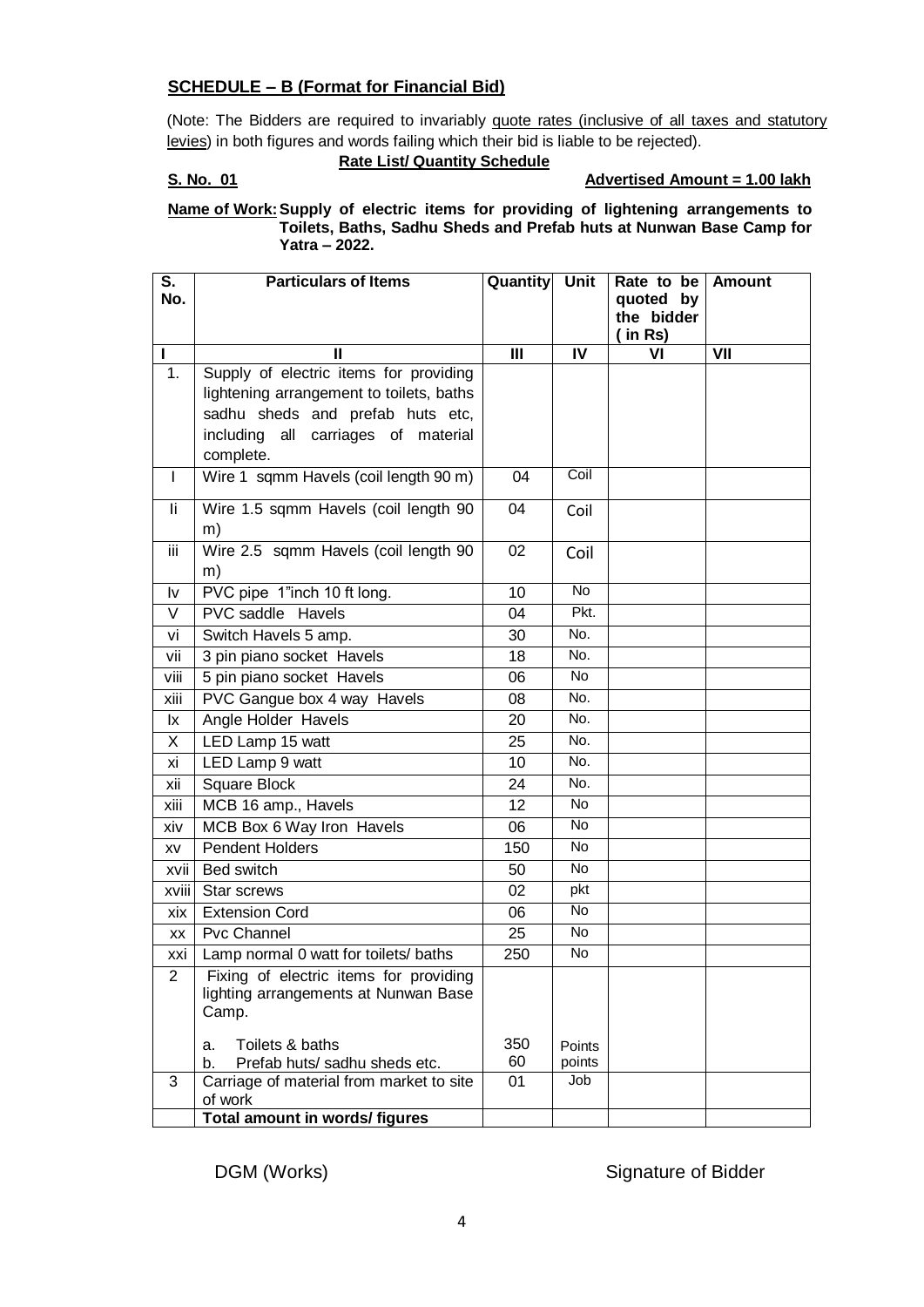#### **SCHEDULE – B (Format for Financial Bid)**

(Note: The Bidders are required to invariably quote rates (inclusive of all taxes and statutory levies) in both figures and words failing which their bid is liable to be rejected).

#### **Rate List/ Quantity Schedule**

#### **S. No. 02 Advertised Amount = 0.25 lakh**

#### **Name of Work: Repairs to electrification of administrative hut and other spots at Chandanwari Camp for Yatra 2022.**

| S.        | <b>Particulars of Items</b>                           | Qty | <b>Unit</b> | Rate to be              | <b>Amount</b> |
|-----------|-------------------------------------------------------|-----|-------------|-------------------------|---------------|
| No.       |                                                       |     |             | quoted by<br>the bidder |               |
|           | Supply of electric items for providing                |     |             |                         |               |
|           | lightening arrangement to toilets,                    |     |             |                         |               |
|           | baths sadhu sheds and prefab huts                     |     |             |                         |               |
|           | etc, including all carriages of material<br>complete. |     |             |                         |               |
| ı         | Wire 1 sqmm Havels (coil length 90                    | 02  | coil.       |                         |               |
|           | m)                                                    |     |             |                         |               |
| li.       | Wire 1.5 sqmm Havels (coil length                     | 02  | Coil.       |                         |               |
|           | $90 \text{ m}$ )                                      |     |             |                         |               |
| iii.      | Wire 2.5 sqmm Havels (coil length                     | 01  | coil.       |                         |               |
|           | $90 \text{ m}$ )                                      |     |             |                         |               |
| V         | Switch Havels 5 amp                                   | 25  | No.         |                         |               |
| vi        | 3 pin piano socket Havels                             | 20  | No.         |                         |               |
| <u>lx</u> | Angle Holder Havels                                   | 20  | No.         |                         |               |
| X.        | LED 9 watt Lamp Havels                                | 25  | No.         |                         |               |
| хi        | <b>Square Block Havels</b>                            | 25  | No.         |                         |               |
| xii       | Pvc channels                                          | 20  | <b>No</b>   |                         |               |
| Xii       | MCB 16 amp., Havels                                   | 12  | box         |                         |               |
| xiii      | MCB Box 4 Way Iron Havels                             | 04  | box         |                         |               |
| Xiv       | Star screw box Havels                                 | 01  | <b>Box</b>  |                         |               |
| 2.        | Fixing<br>of<br>electrical<br>items<br>for            |     |             |                         |               |
|           | providing<br>of<br>electrification<br>at              |     |             |                         |               |
|           | Chandanwari Camp.                                     |     |             |                         |               |
|           | Electrician.<br>i.                                    | 03  | No.         |                         |               |
|           | Helper to Electrician<br>н.                           | 03  | No.         |                         |               |
|           | <b>Total Amount of bid</b>                            |     |             |                         |               |

DGM (Works) Signature of Bidder